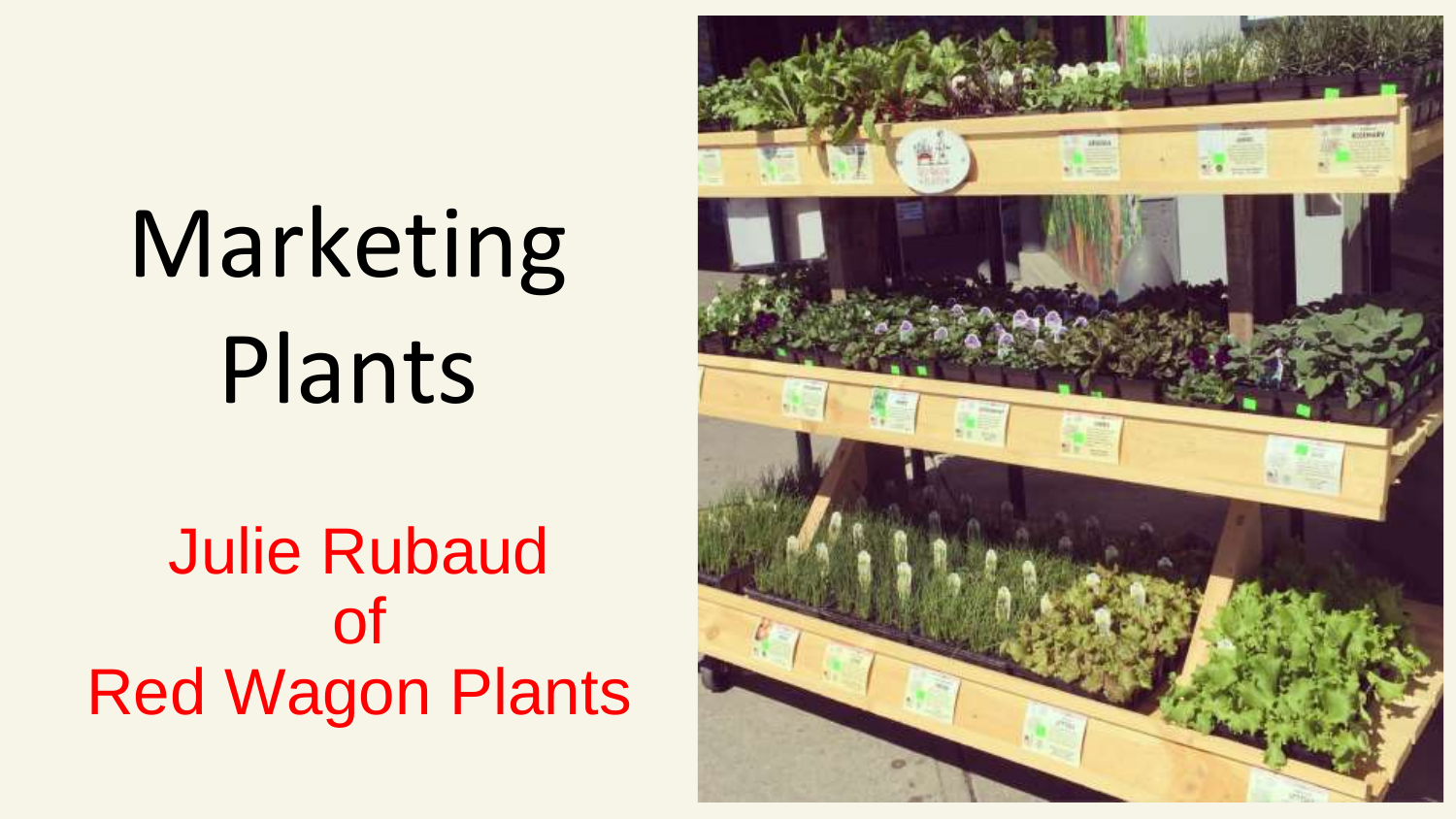# Our History

- **Started in 1996 with a card table at the farmers market.**
- **Wanted to increase income in early part of the season.**
- **A few grocery stores and garden centers and hardware stores were interested, so I grew more each year.**
- **Stopped growing vegetables to focus on plants in 2005.**
- **Added a retail greenhouse in 2006.**
- **Now have 10 greenhouses, a wholesale and a retail operation**

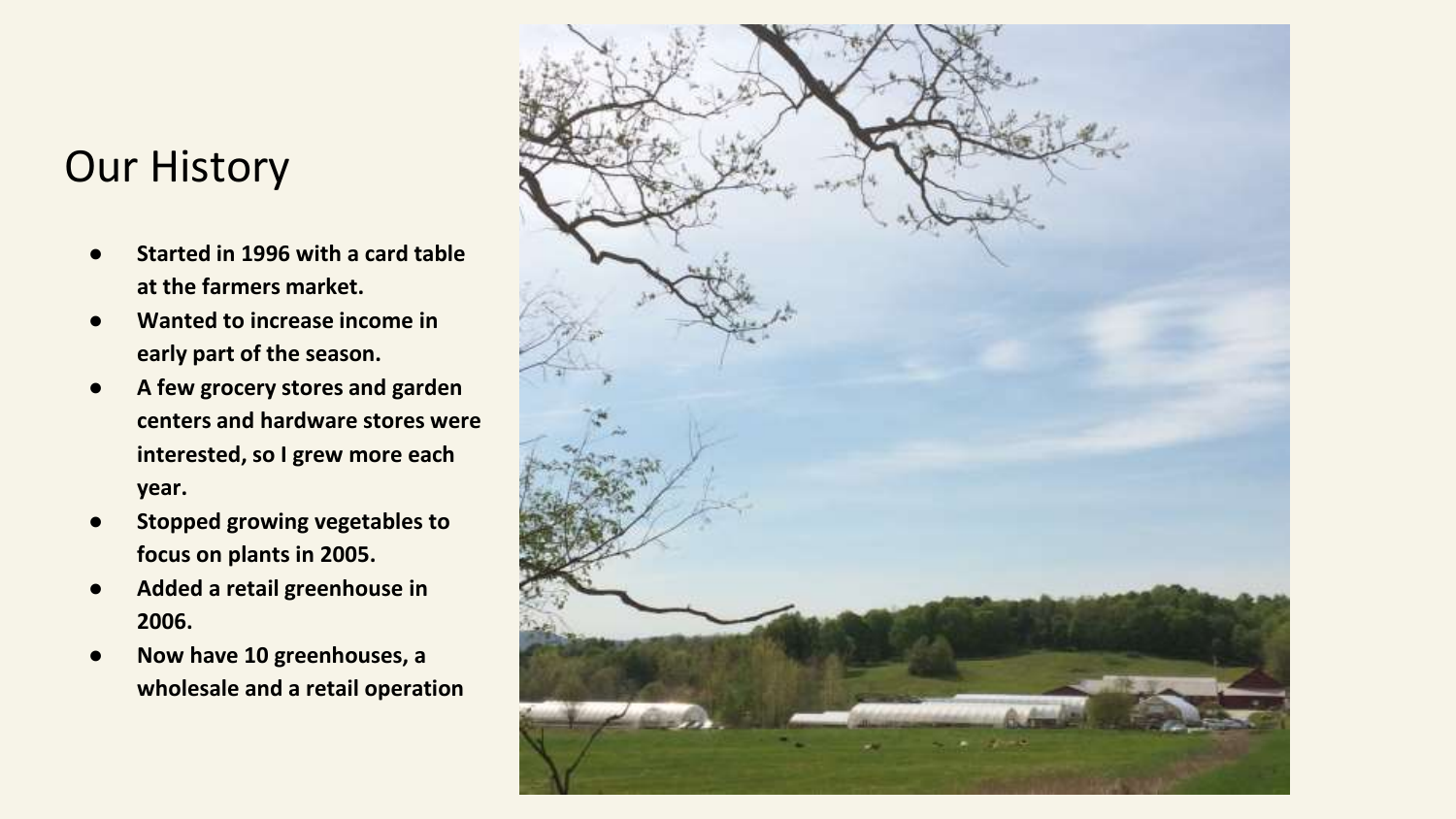# **Our focus is on edible plants for the kitchen garden**

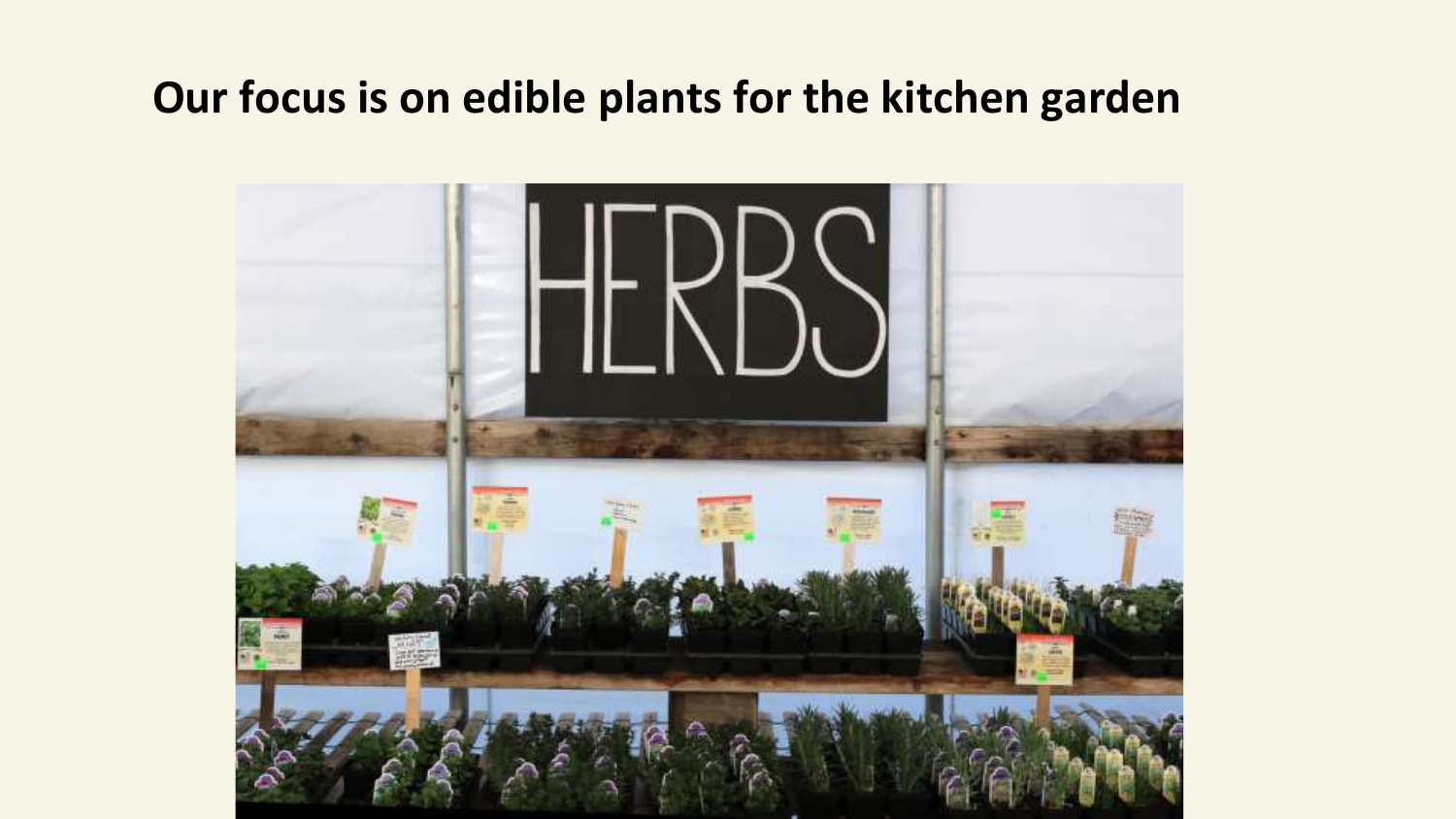# 

 $\mathcal{O}$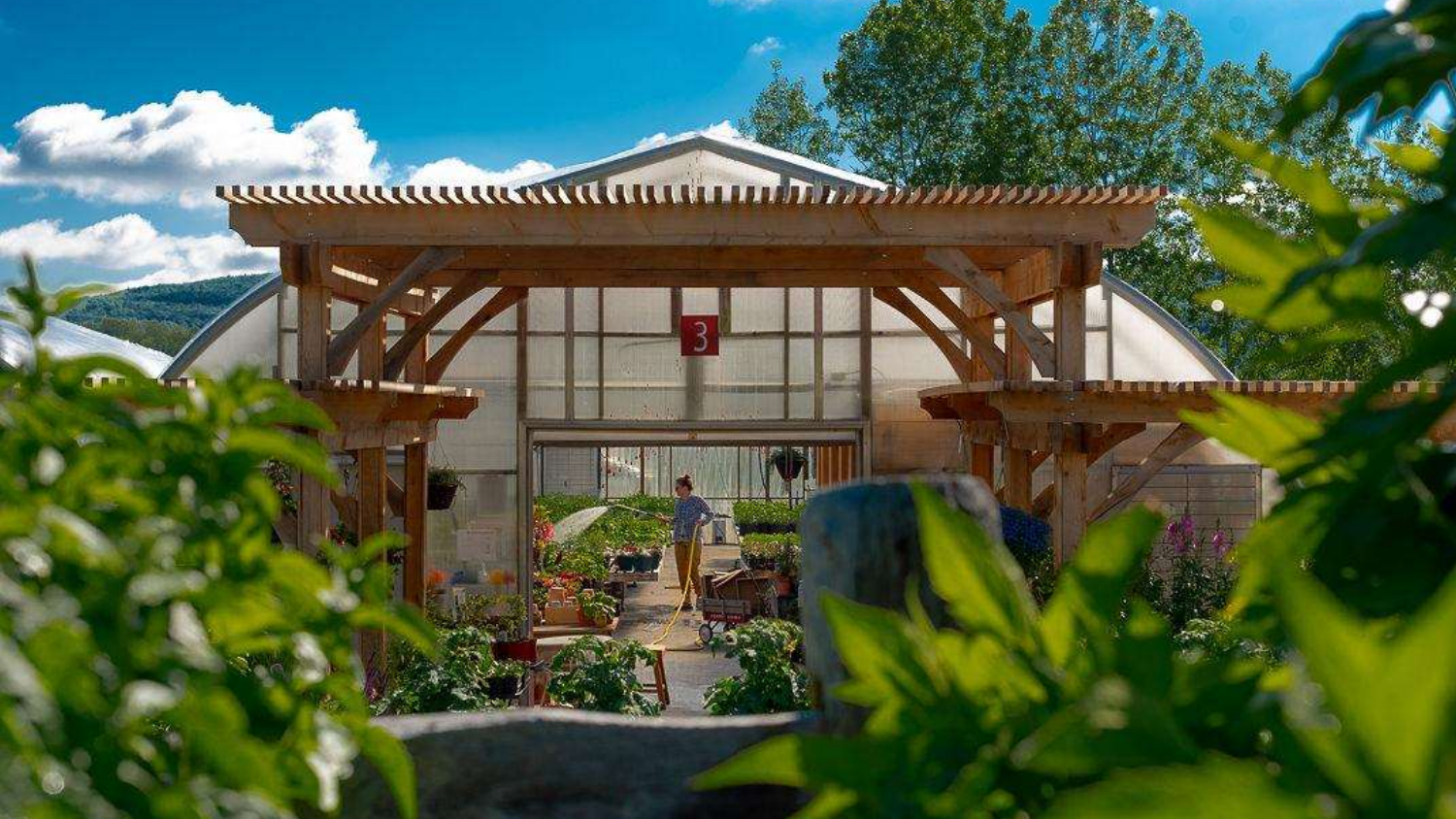# WHY

**The first question you answer in marketing 101.** 

**What is your "WHY?"**

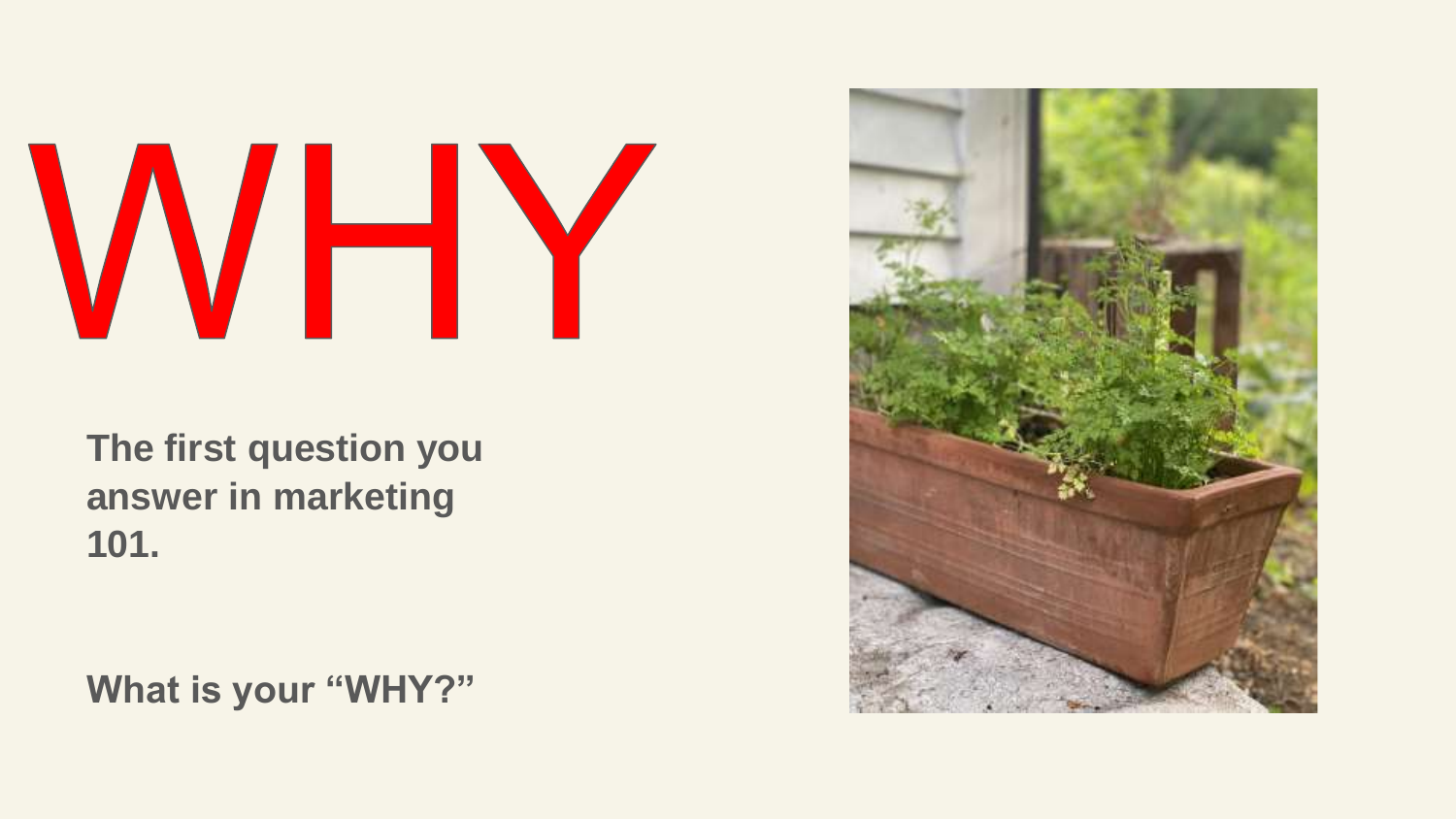# Gardening is the antidote

**Wellness**

**Outdoor activity**

**Growing food**

**Beauty**

**Bounty**

**Keeping it real**

**Ecological**





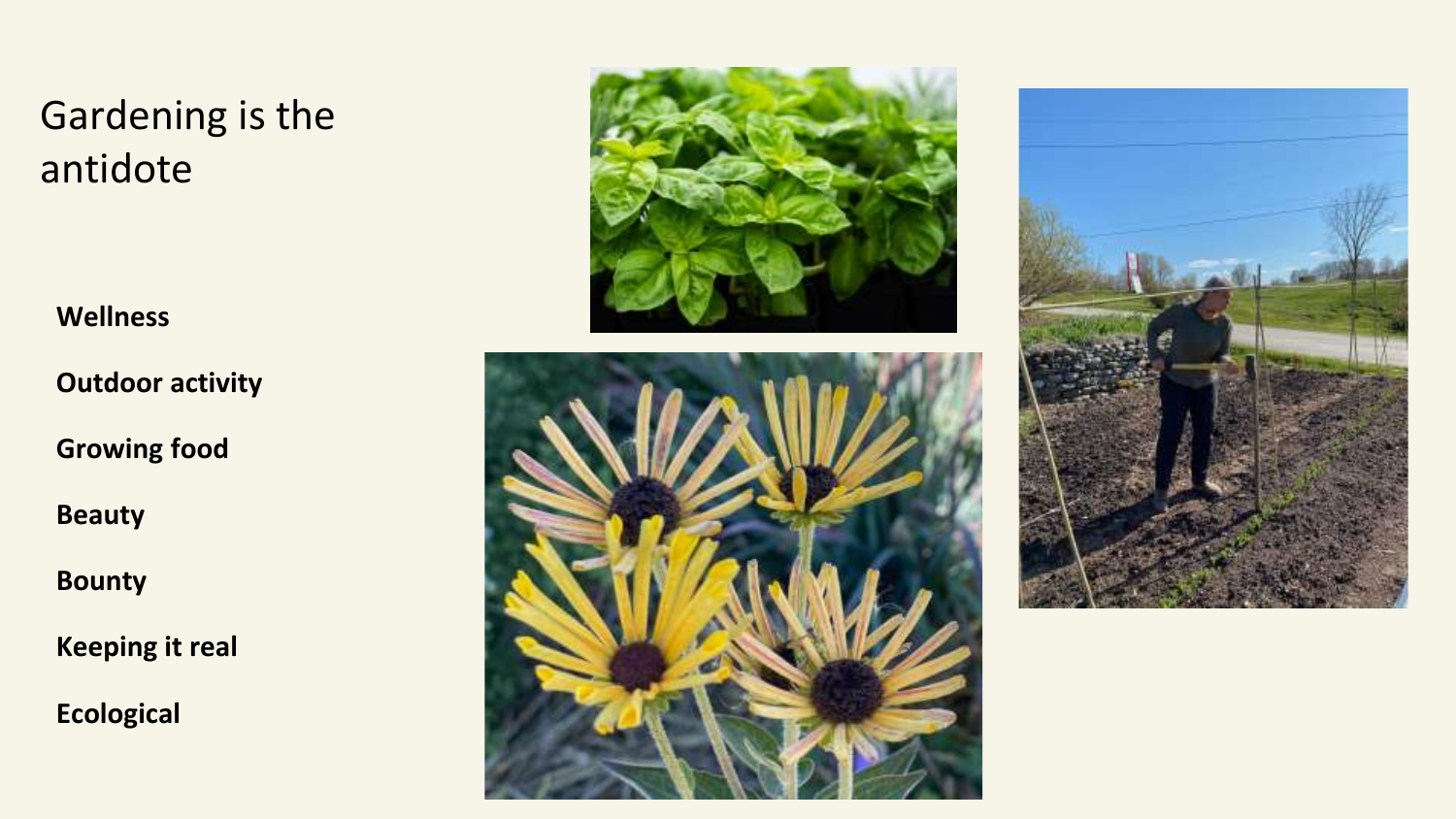# **Employee retention**



**Plants allow us to pay higher wages.**

**Bounty at every level.** 

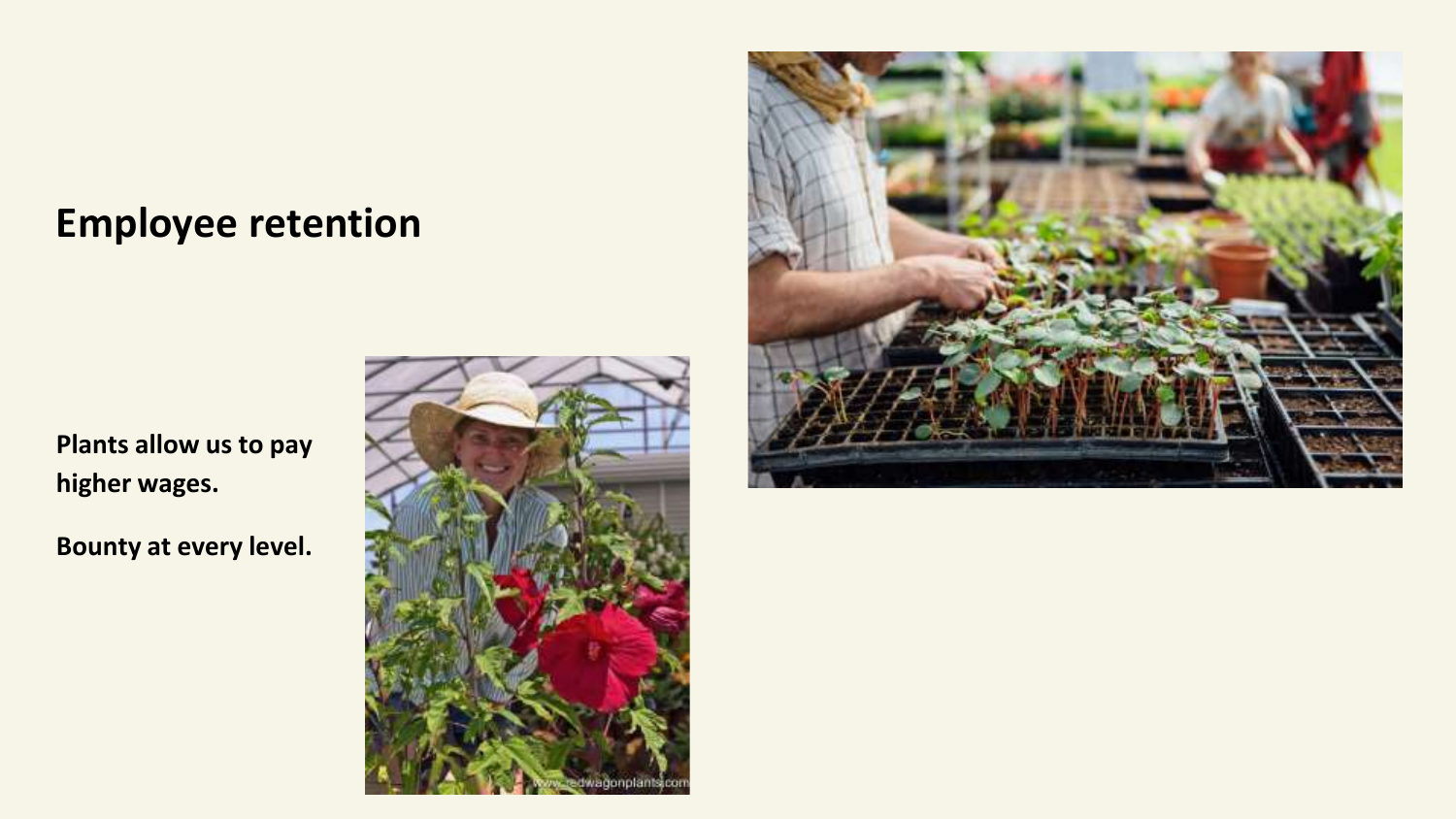# **Our core team has years of experience in horticulture, farming, retail and business management..**

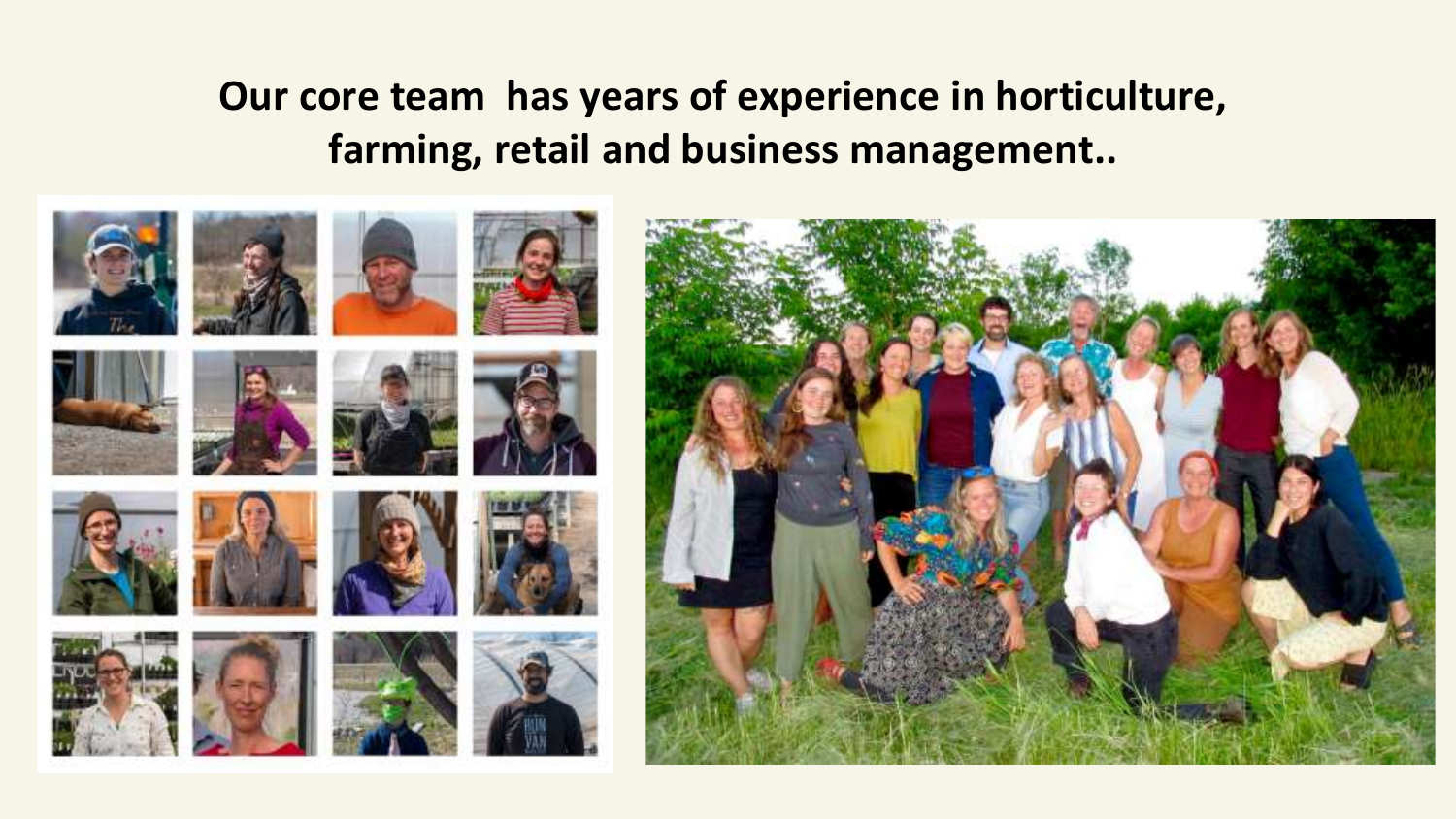# **Garden Education**

**We teach people how to garden.** 

**Bringing people together with food, plants, and knowledge.**

**Most of our staff have professional farming and / or landscaping experience.**

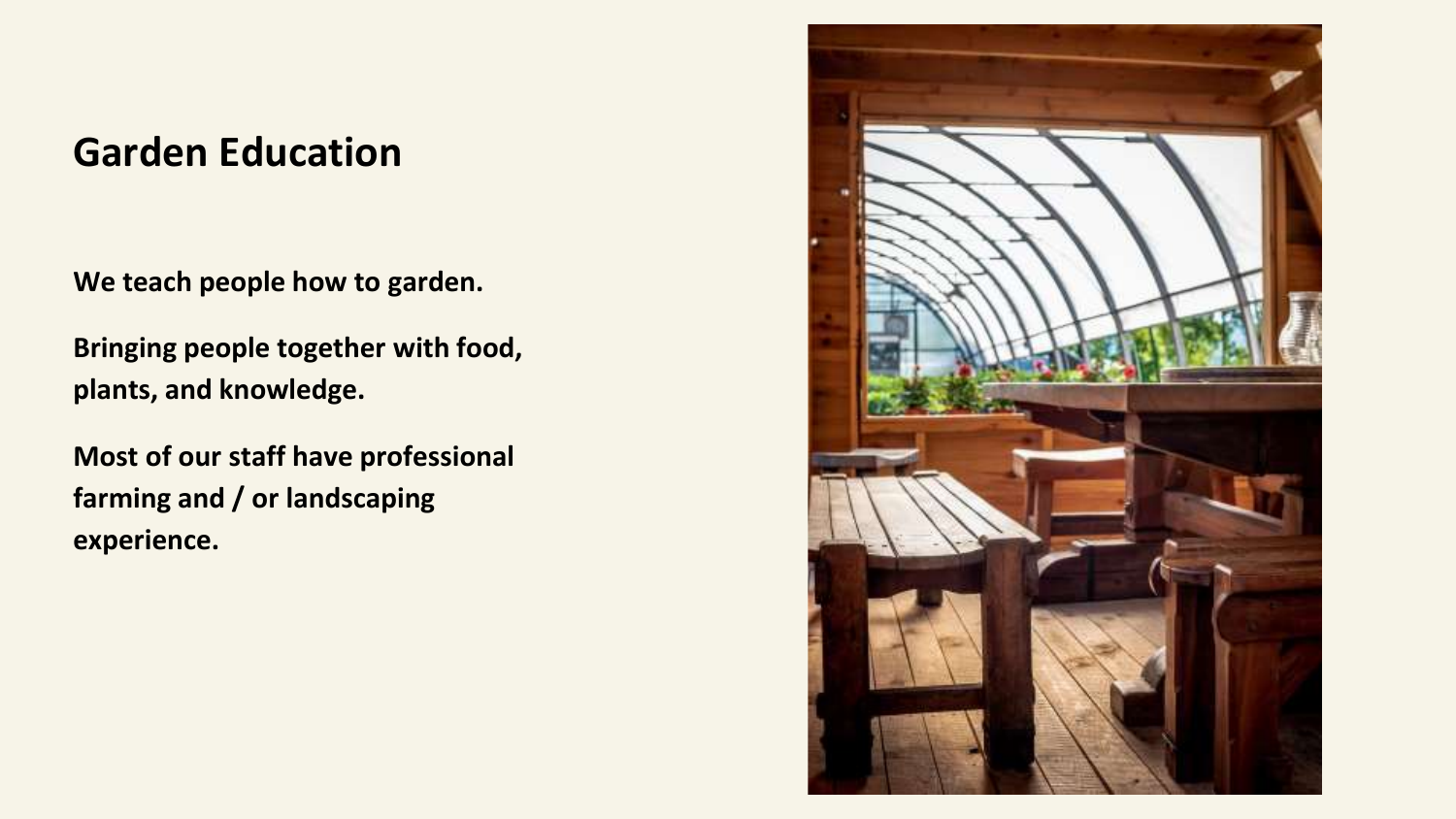# **Community Outreach**

**Plant donations**

**Customer surveys / feedback**

**Events / parties / garden tours**

**Garden Education**

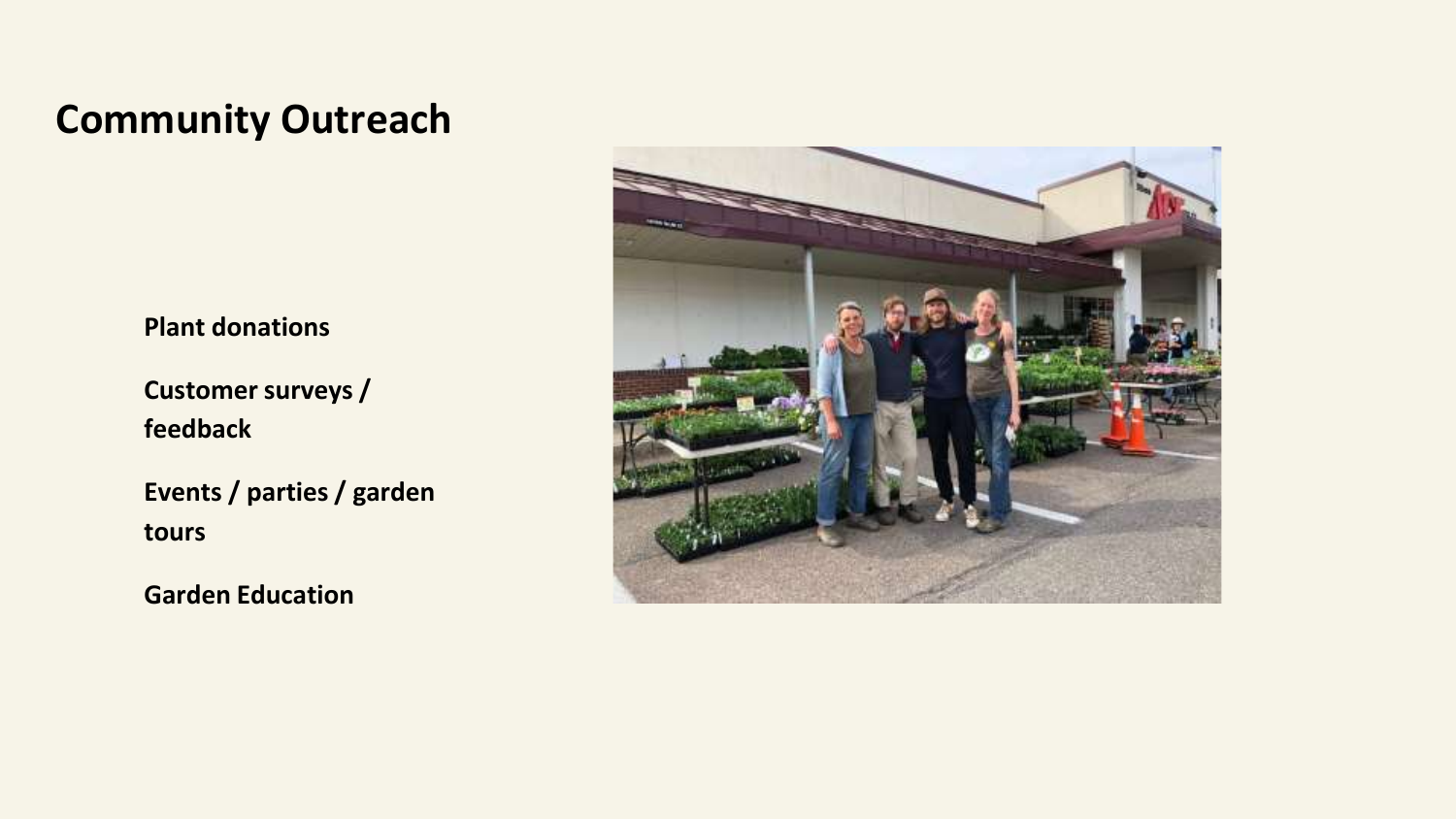**Pollinator garden planting at Starr Farm Community Gardens**

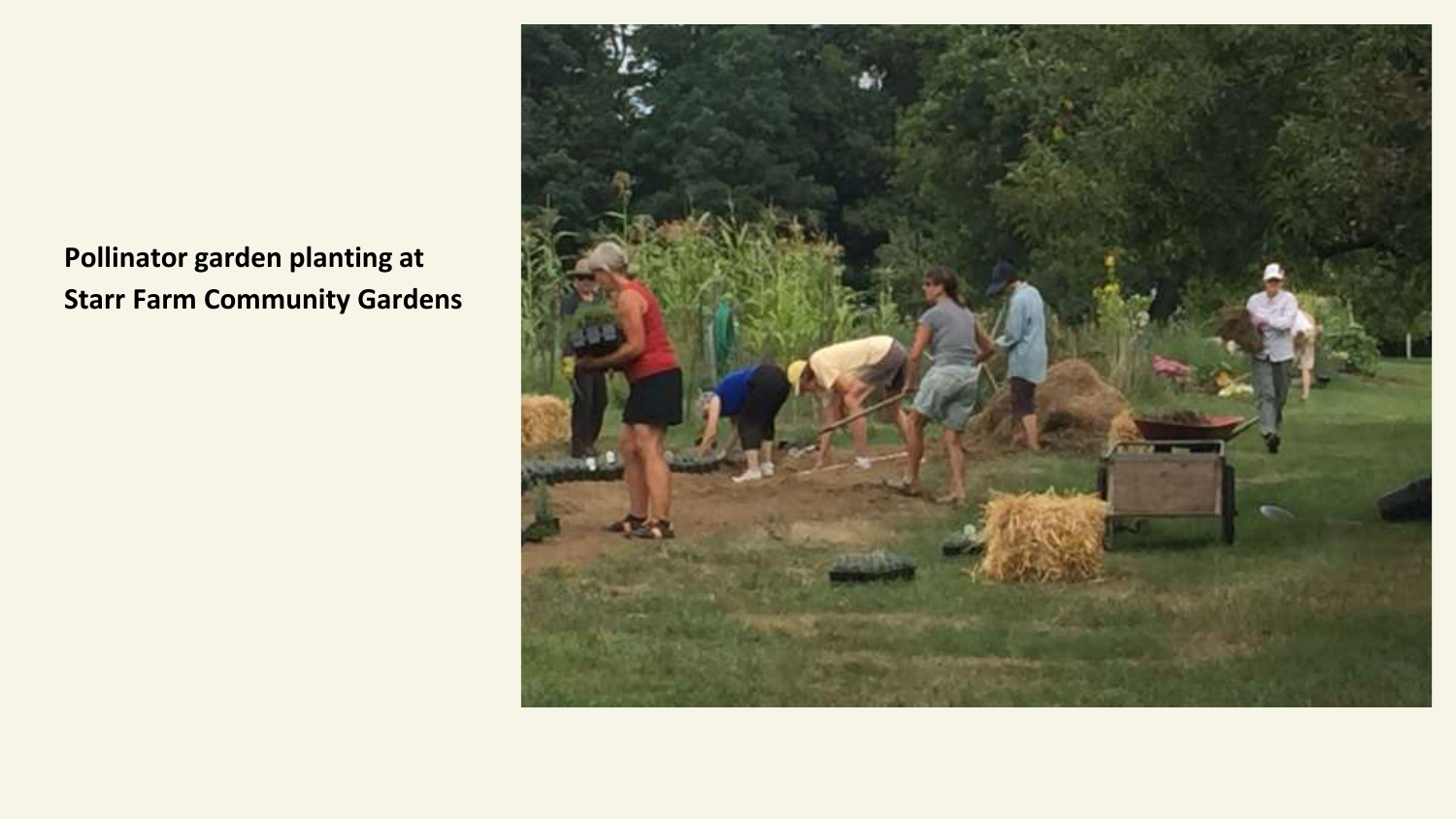# **Marketing evolution since COVID**

# Online workshops and education extend our reach beyond our immediate community and offer unique product integrations that add value to our business.



### Life Lessons Harvested From My Garden \$25.00

### **Quantity**

**Attend** 

Date & Time Sat, Dec S 12:00 PM - 1:30 PM

### Location

Virtual - zoom link will be sent prior to workshop Hosbed by Red Wagon Plants and All Heart Inspirations. Virtual meeting, over Zoom Hinesburg, Vermont OS481, US

### Description

How have you bloomed from where life has rooted you this year? What IIte lessons have you harvested from your pardent zoin Julie Ruboud (Red Wagon Plants) and Ferene Paris Meyer (All Heart Inspirations) for this atarytelling workshop sharing life lessons learned from their personal gardens and beyond.

\*\*\*\* For those in need of a subsidized registration for. please contact Ferene allheartingpirations@etmail.com for a discounted code to register priins. We encourage anyane who wants to partake in this conversation to join us, regardless of ability to pay."\*\*\*

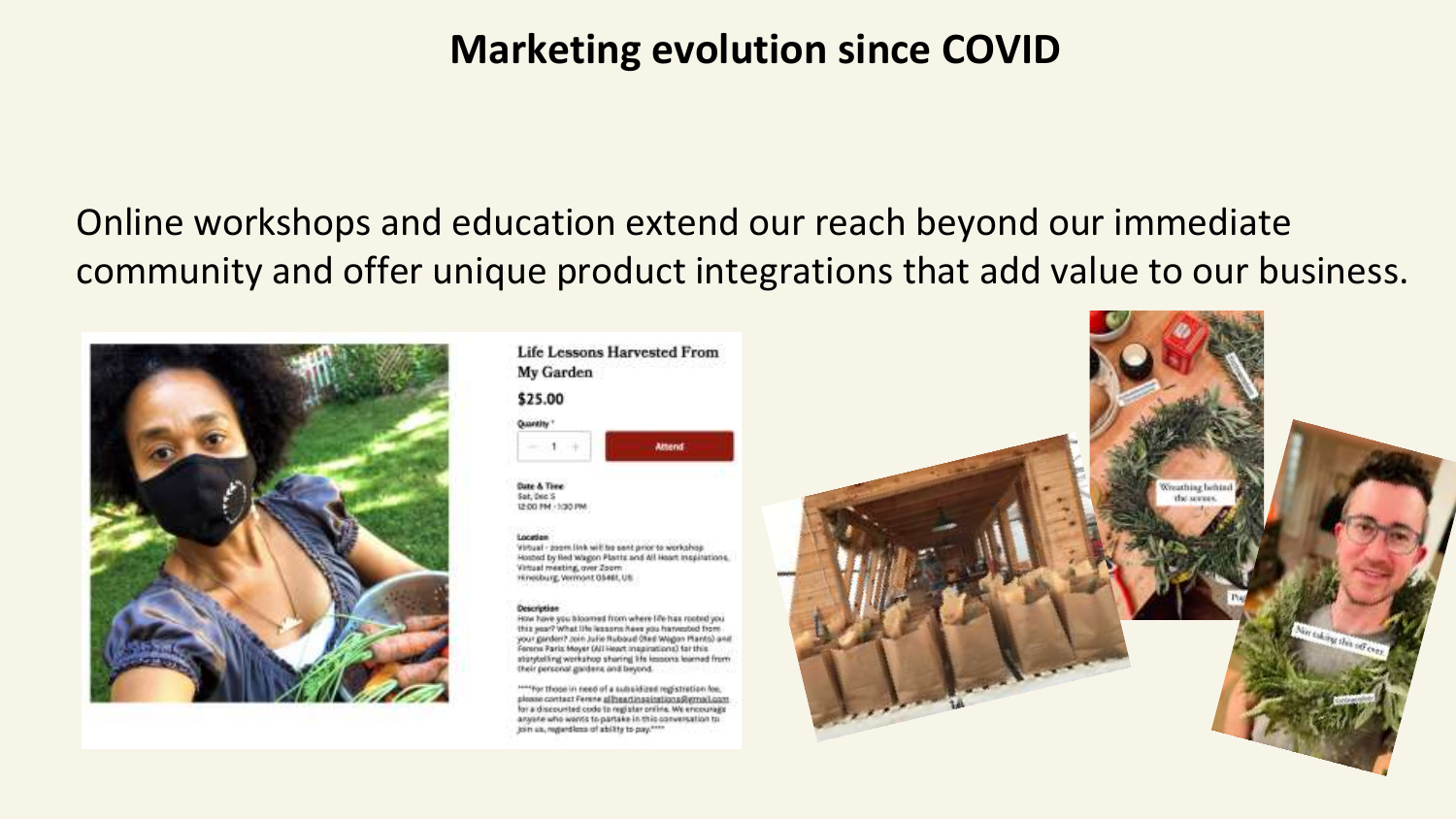# **E-commerce provides new opportunities for our team to shine.**

A new way of selling has created off-season work and diversified work opportunities.



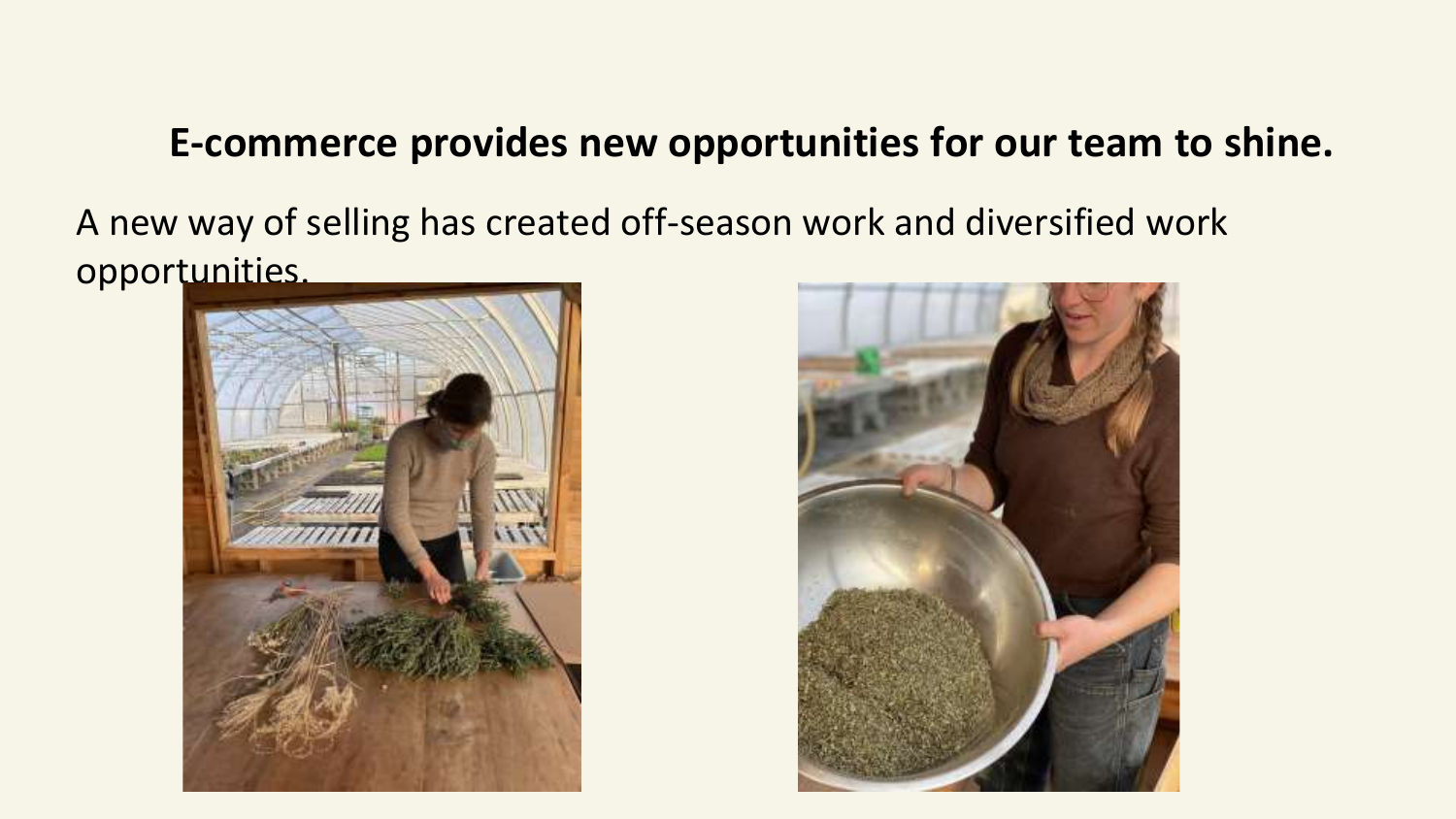# **New channels for reaching customers.**

The addition of e-commerce, to our brick and mortar core offers us the opportunity to meet customers where they are.







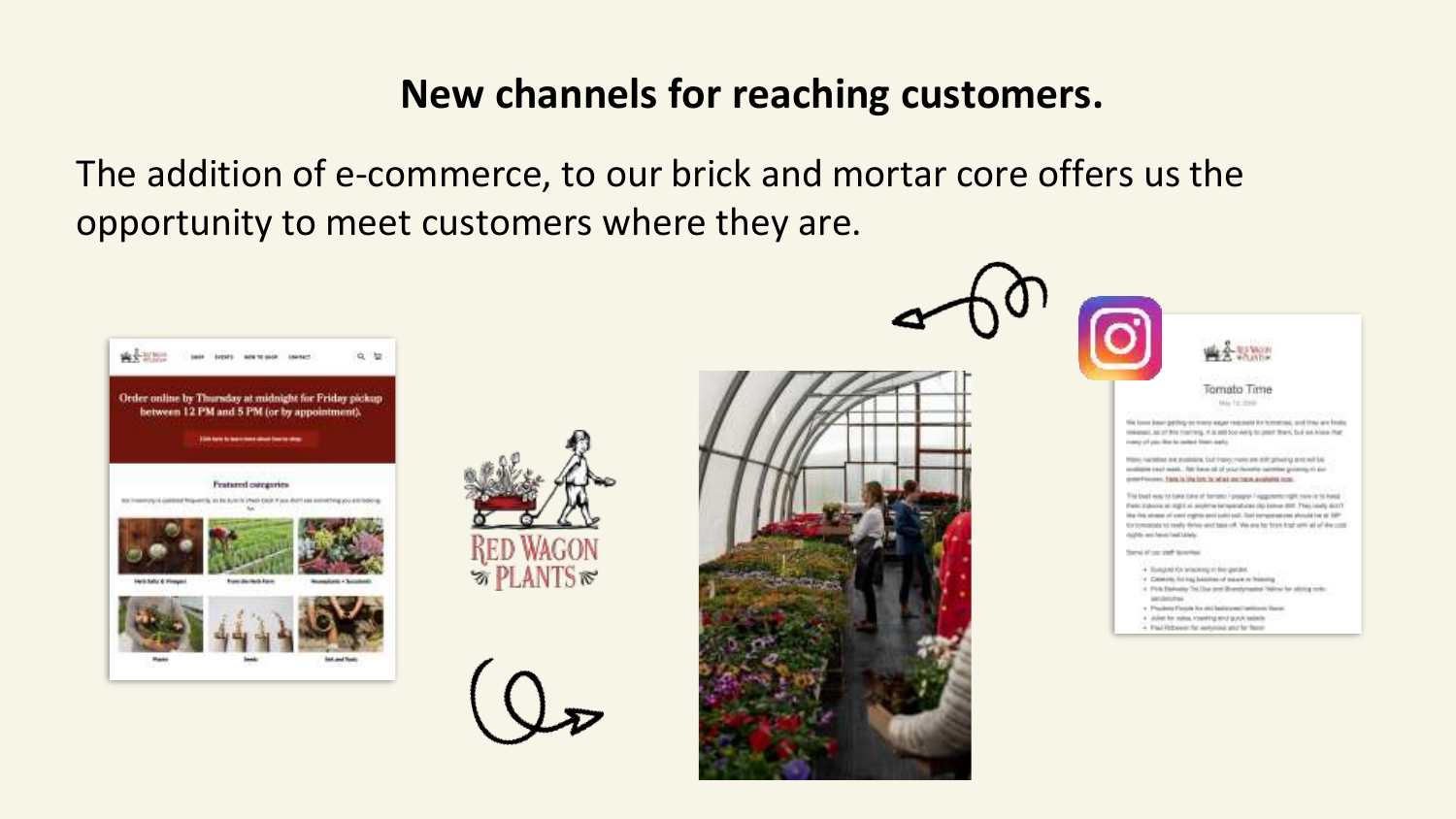# **The mechanics of our marketing**

**Word of mouth and customer relations**

**Social media**

**Newsletter**

**Drive by traffic**

**Events - free publicity**

**Very rarely do we pay to advertise**

**Our plants are branded**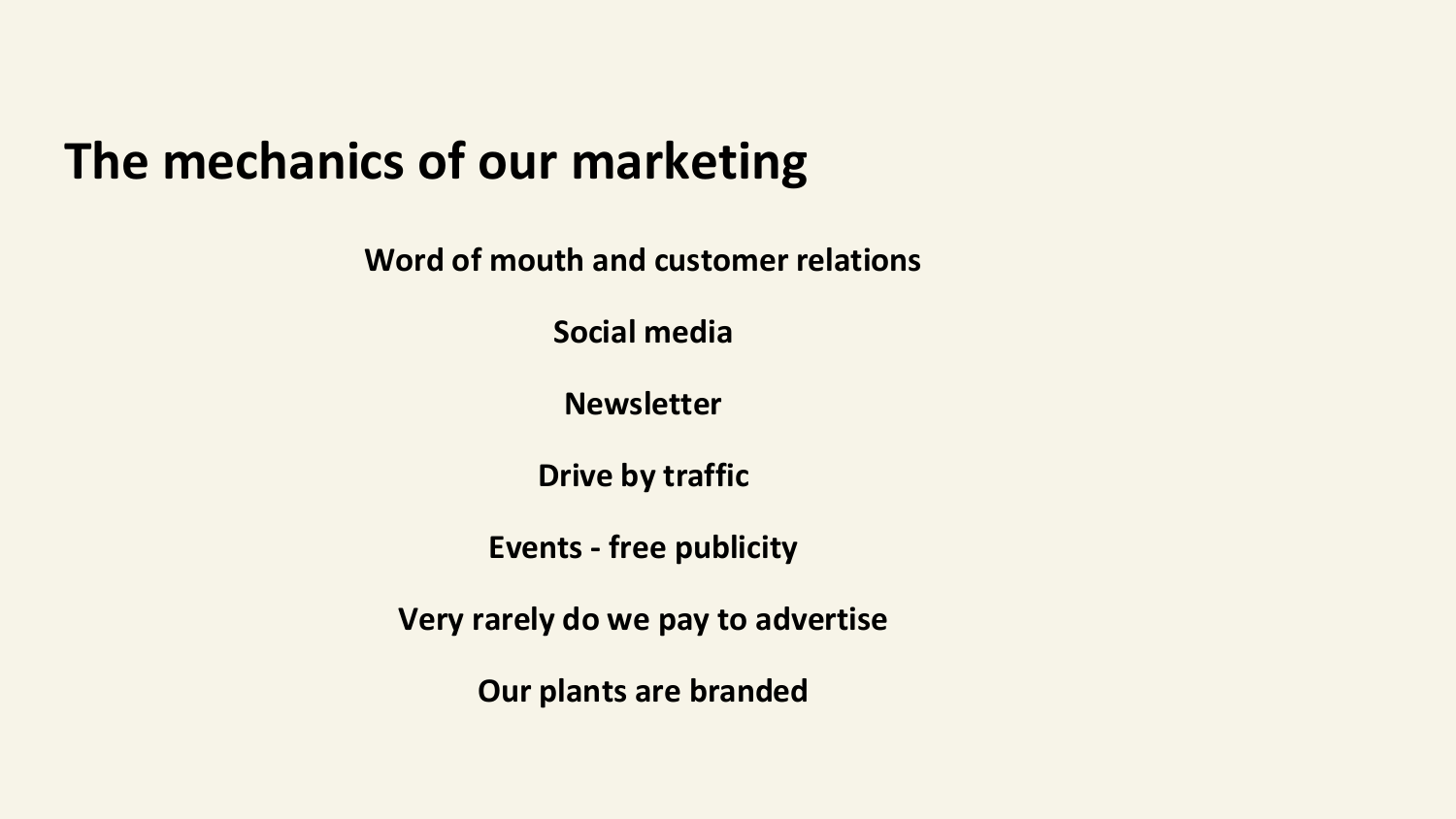

Our wholesale partners help us with word of mouth that drives business to our retail.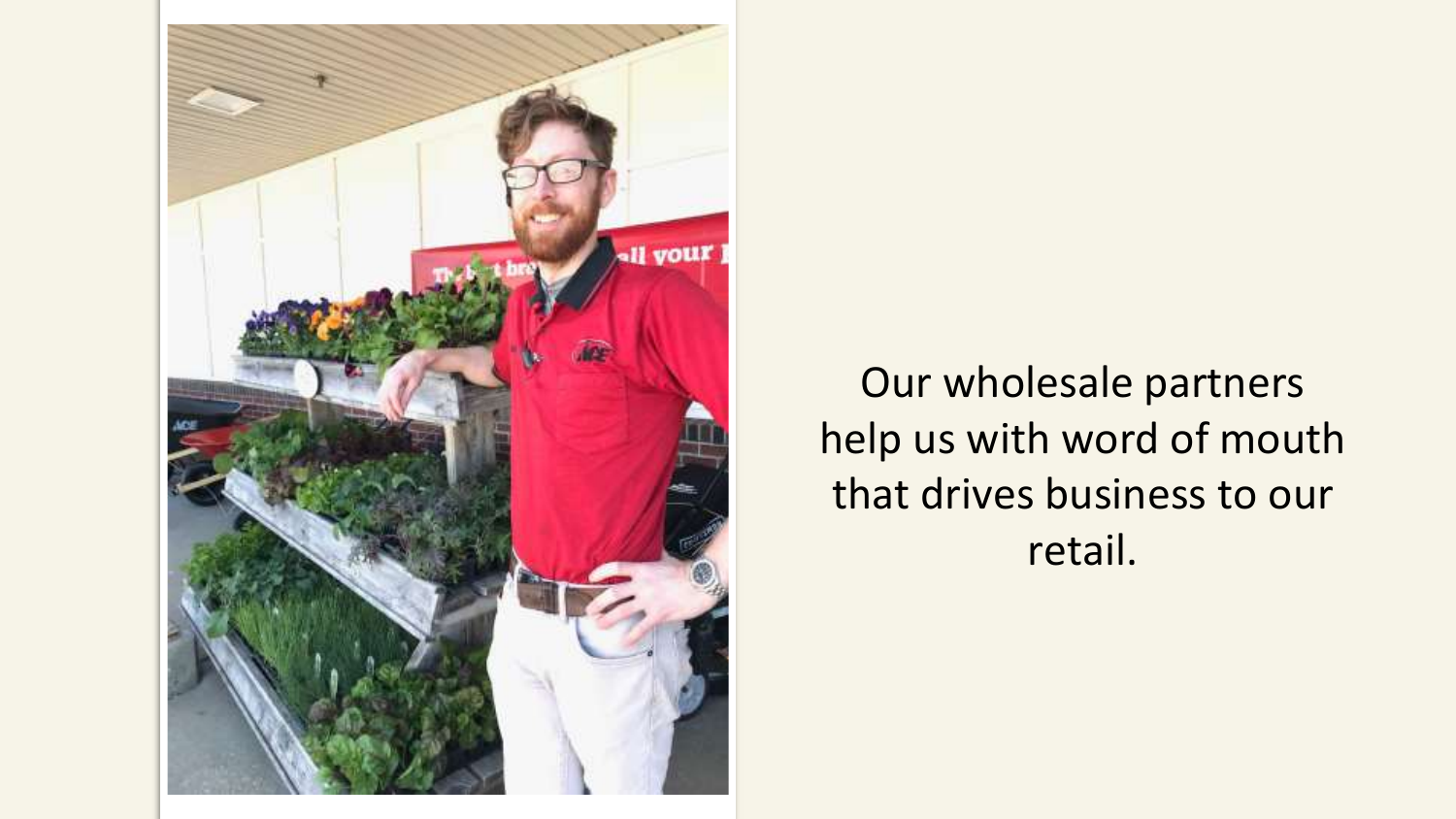

We offer a delivery / inventory service to a select group of wholesale customers. We used to do this for free, and now we charge for that service.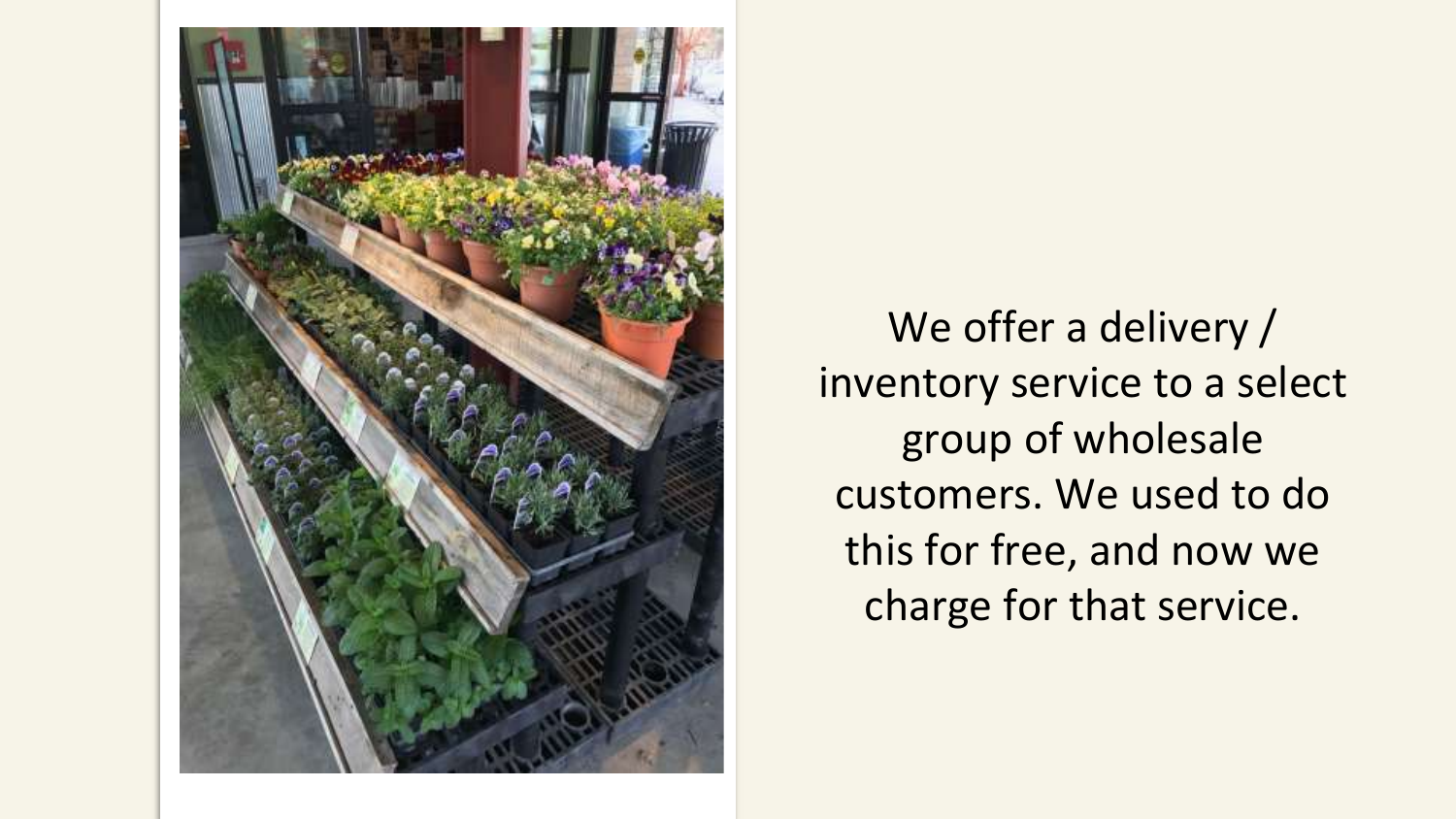

We are working at separate work stations these days, so it is hard to get a picture with all the smiling faces in it, but the gang is here, planting away. Together but apart.

### We are Here for You

March 25, 2020

Hi friends. We are here for you. Many, many of you have reached out over the past few days to ask about plants for your gardens. Please know that we are doing all we can to get plants to you by the time gardening season starts in a couple of weeks. Our warm and sunny March and being in refuge at home have fueled our gardening fires. The demand is high, the stakes are high, and we are calmly figuring out the best way to safely provide you with the plants you crave.

At the heart of our marketing is our newsletter.

Collect names! Farmers Markets, Workshops, Events - try to always have a clipboard and sign up sheet.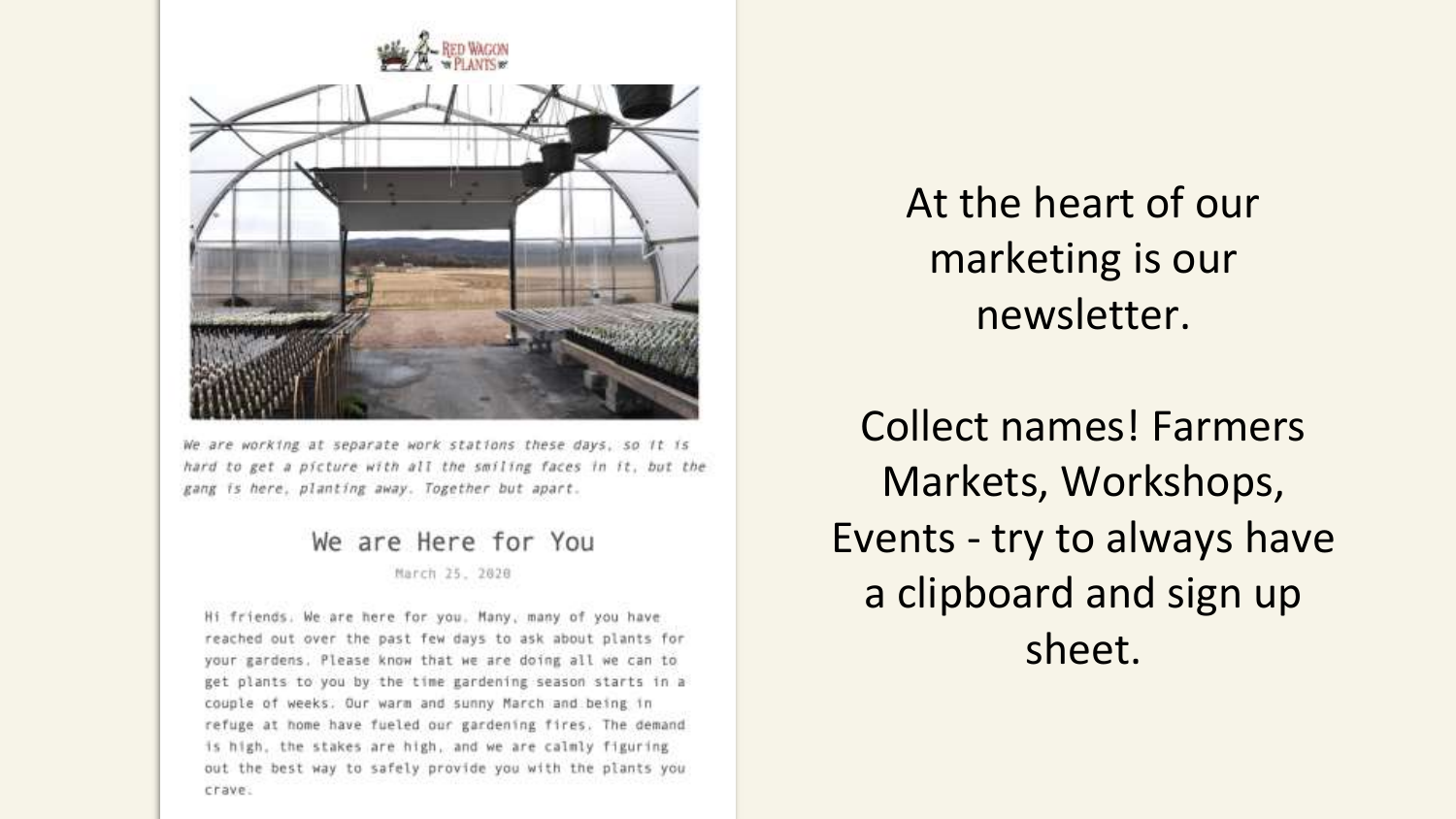# **After our newsletter, our social media is our most important tool.**

Our social media is active on a daily basis during peak season. We do not boost posts or pay for sponsored posts. But we used to. We are fairly quiet in the









Curbside Pickup Orders are ready the next day!

(Order by midnight!)

We can't hold orders - so if you can't pickup tomorrow. wait to order!

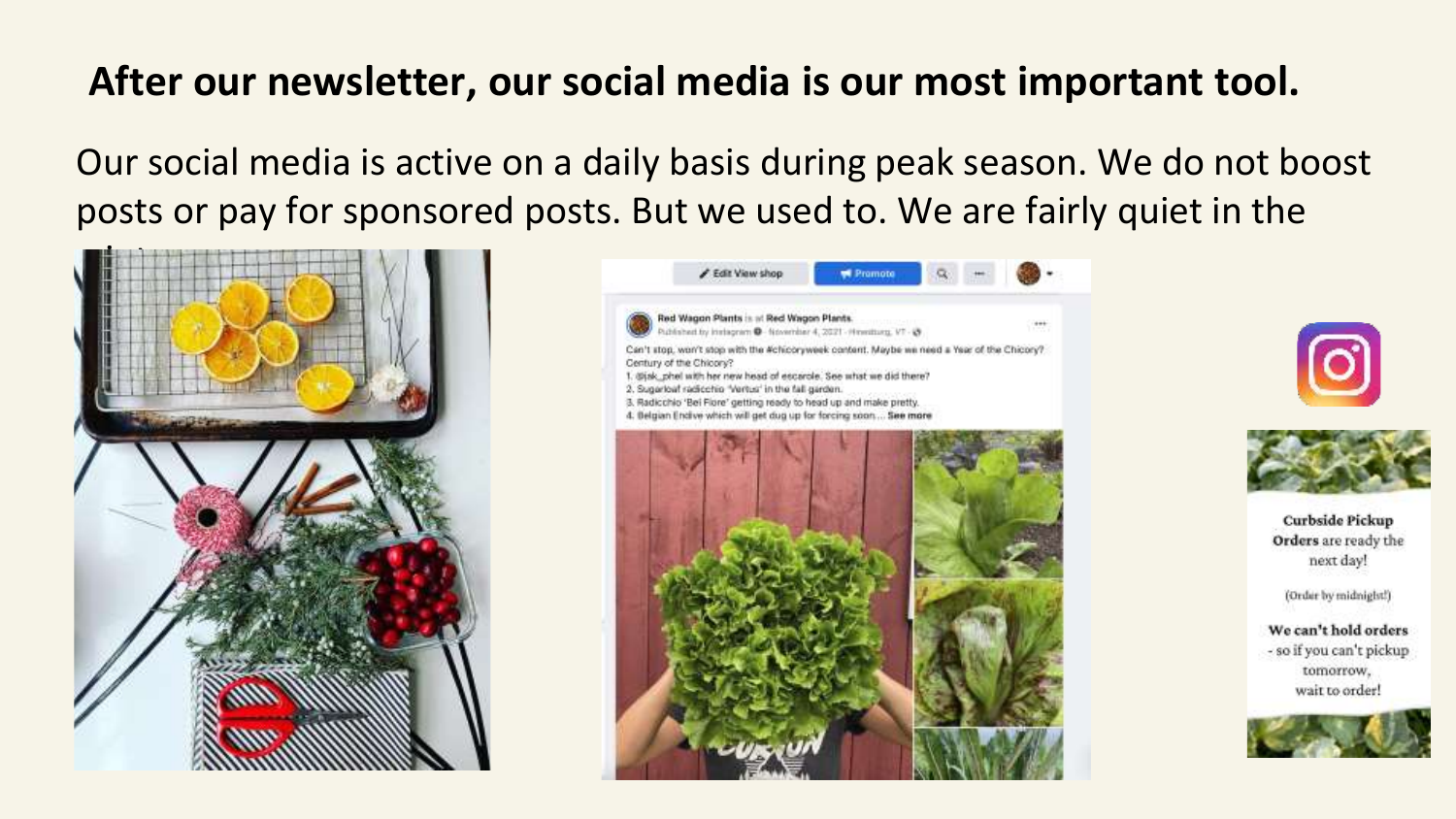## **Delegating Social Media**

- **Make a plan**
- **Make a schedule**
- **Build in spontaneity**
- **Figure out your themes and what percentage they each deserve (go back to the WHY?)**
- **Supervise**

|          | $100% -$<br>% .D. .D. 123 v Default (Ari v<br>s                   |              |   |                              | 10 |   | B | $\mathcal{I}$ |  |    |  |
|----------|-------------------------------------------------------------------|--------------|---|------------------------------|----|---|---|---------------|--|----|--|
|          | $+1.58$                                                           |              |   |                              |    |   |   |               |  |    |  |
|          | Ä<br>٠                                                            | B            | a | D                            | E  | F | a | H.            |  | î. |  |
|          | <b>RED WAGON</b>                                                  |              |   |                              |    |   |   |               |  |    |  |
| ž        | <b>Social Medial Tasks &amp; Responsibilities</b>                 |              |   |                              |    |   |   |               |  |    |  |
| з        | Social Cheat Sheet here.                                          |              |   |                              |    |   |   |               |  |    |  |
|          |                                                                   |              |   |                              |    |   |   |               |  |    |  |
| ŝ        | <b>Daily Tasks</b>                                                | Week of 3/22 |   |                              |    |   |   |               |  |    |  |
| 8        | General                                                           | 36           |   | 3/9 3/10 3/11 3/12 3/13 3/14 |    |   |   |               |  |    |  |
| $\tau$   |                                                                   | п            |   |                              |    |   |   |               |  |    |  |
|          | Check in with Julie or team re: new products / inventory updates. |              |   |                              |    |   |   |               |  |    |  |
|          | <b>Instagram</b>                                                  |              |   |                              |    |   |   |               |  |    |  |
| 10       | Check and respond to all direct messages.                         |              |   |                              |    |   |   |               |  |    |  |
| 11       | Respond to posts and stories where @RWP is tagged.                |              |   |                              |    |   |   |               |  |    |  |
| 12       | Publish Stories & Posts to @RedWagonPlants                        |              |   |                              |    |   |   |               |  |    |  |
| 13       | Respond to comments on our stories & posts.                       |              |   |                              |    |   |   |               |  |    |  |
| 14       | Interactive Posts/Stories                                         |              |   |                              |    |   |   |               |  |    |  |
| 15       | Facebook                                                          |              |   |                              |    |   |   |               |  |    |  |
| 16       | Check and respond to all messages.                                |              |   |                              |    |   |   |               |  |    |  |
| 17       | Publish Stories & Posts to Facebook.                              |              |   |                              |    |   |   |               |  |    |  |
| 18       | Respond to comments on our stories & posts.                       |              |   |                              |    |   |   |               |  |    |  |
| 19       |                                                                   |              |   |                              |    |   |   |               |  |    |  |
| 20       | <b>Weekly Tasks</b>                                               |              |   |                              |    |   |   |               |  |    |  |
| 21       | General                                                           |              |   |                              |    |   |   |               |  |    |  |
| $^{22}$  | Confirm "editorial" + product focus for week with Julie & FM      |              |   |                              | п  |   |   |               |  |    |  |
| 23       |                                                                   |              |   |                              |    |   |   |               |  |    |  |
| 34<br>29 | Instagram                                                         |              |   |                              |    |   |   |               |  |    |  |
| 26       | Facebook                                                          |              |   |                              |    |   |   |               |  |    |  |
|          |                                                                   |              |   |                              |    |   |   |               |  |    |  |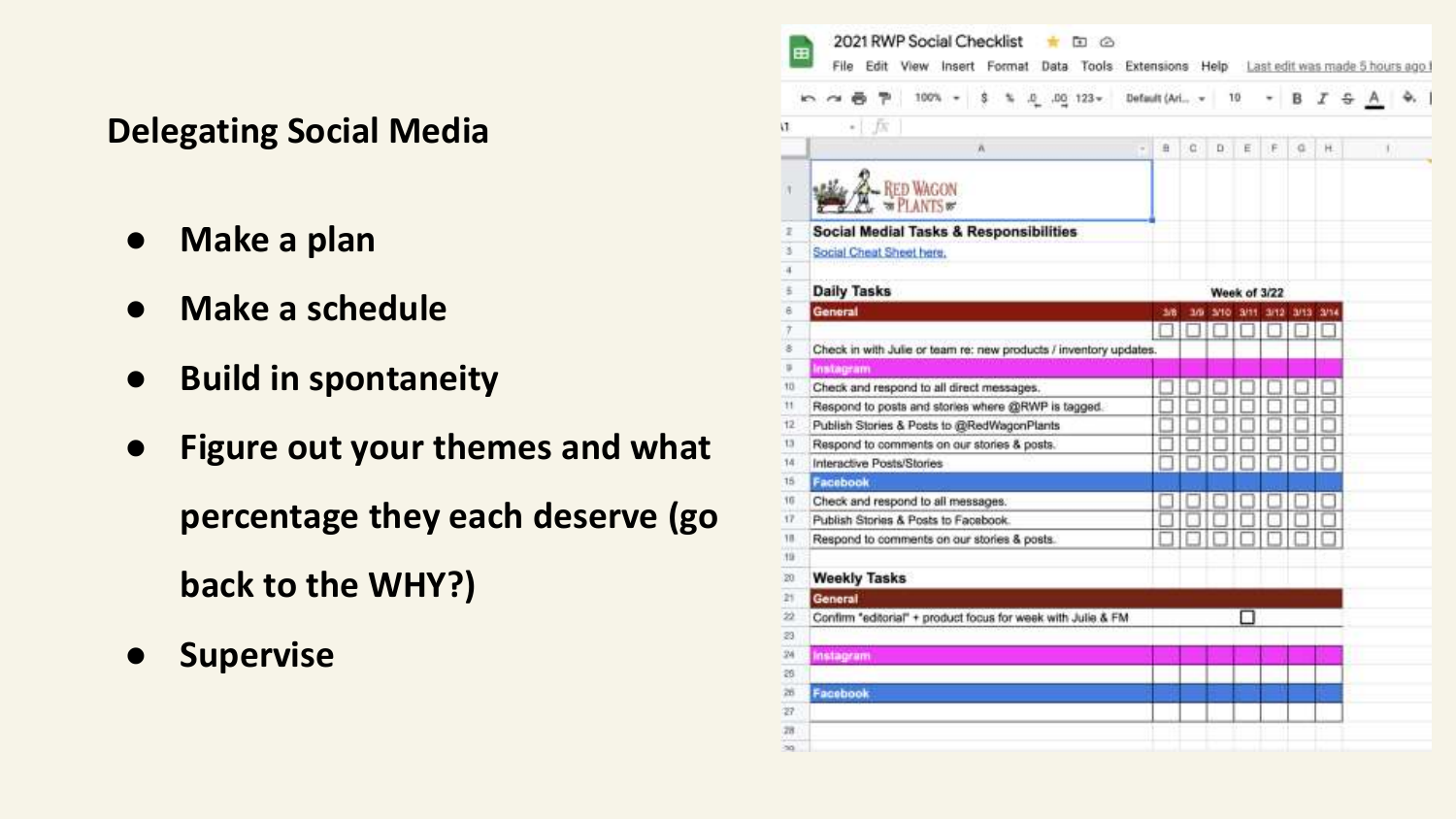● Use your FAQ's as a

driver for content

- Be a resource
- Marketing should be

about making

yourself helpful to

your customers and

your employees.

● Keep lists! Names

and Ideas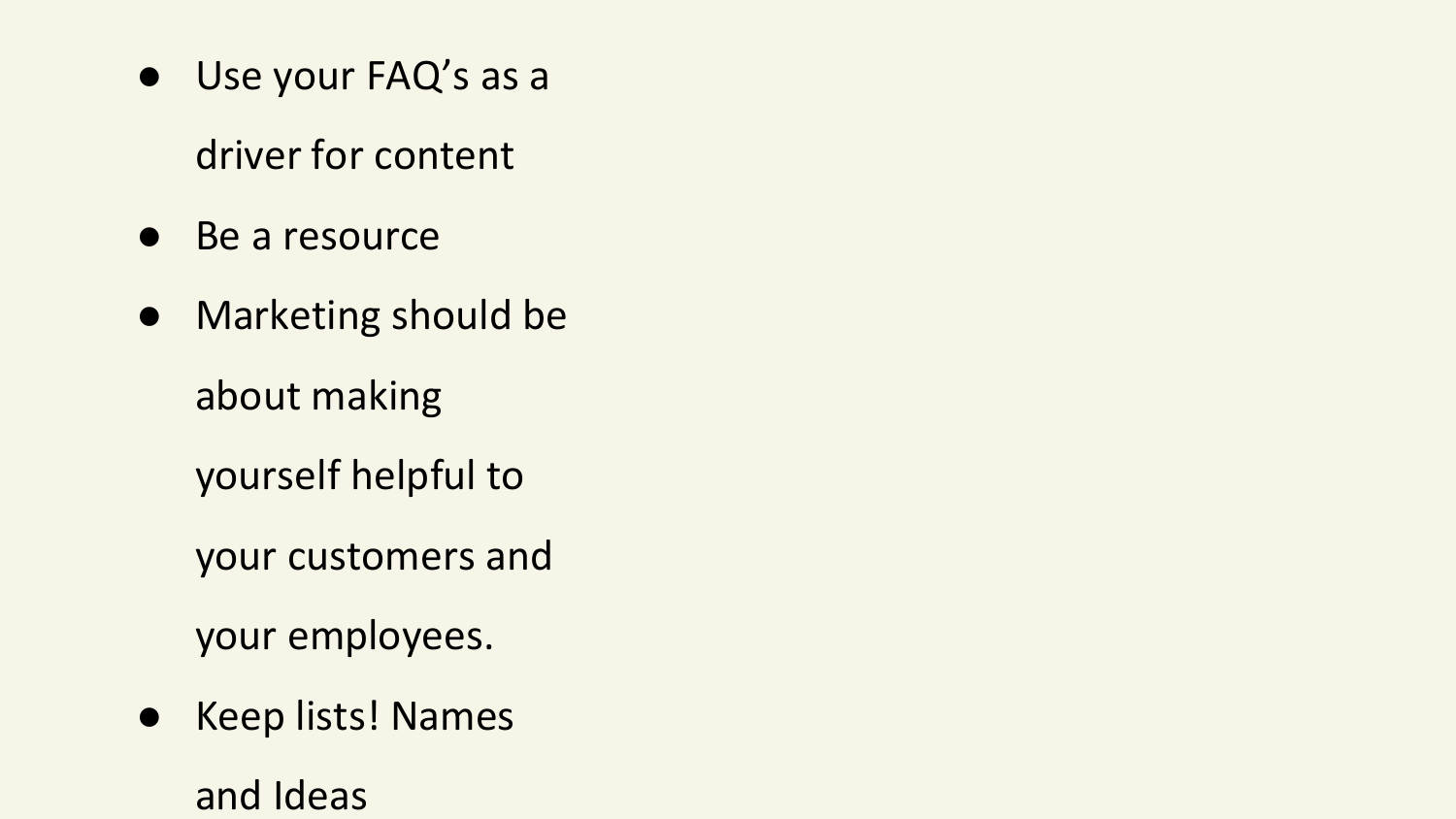

# **Our plants are branded.**